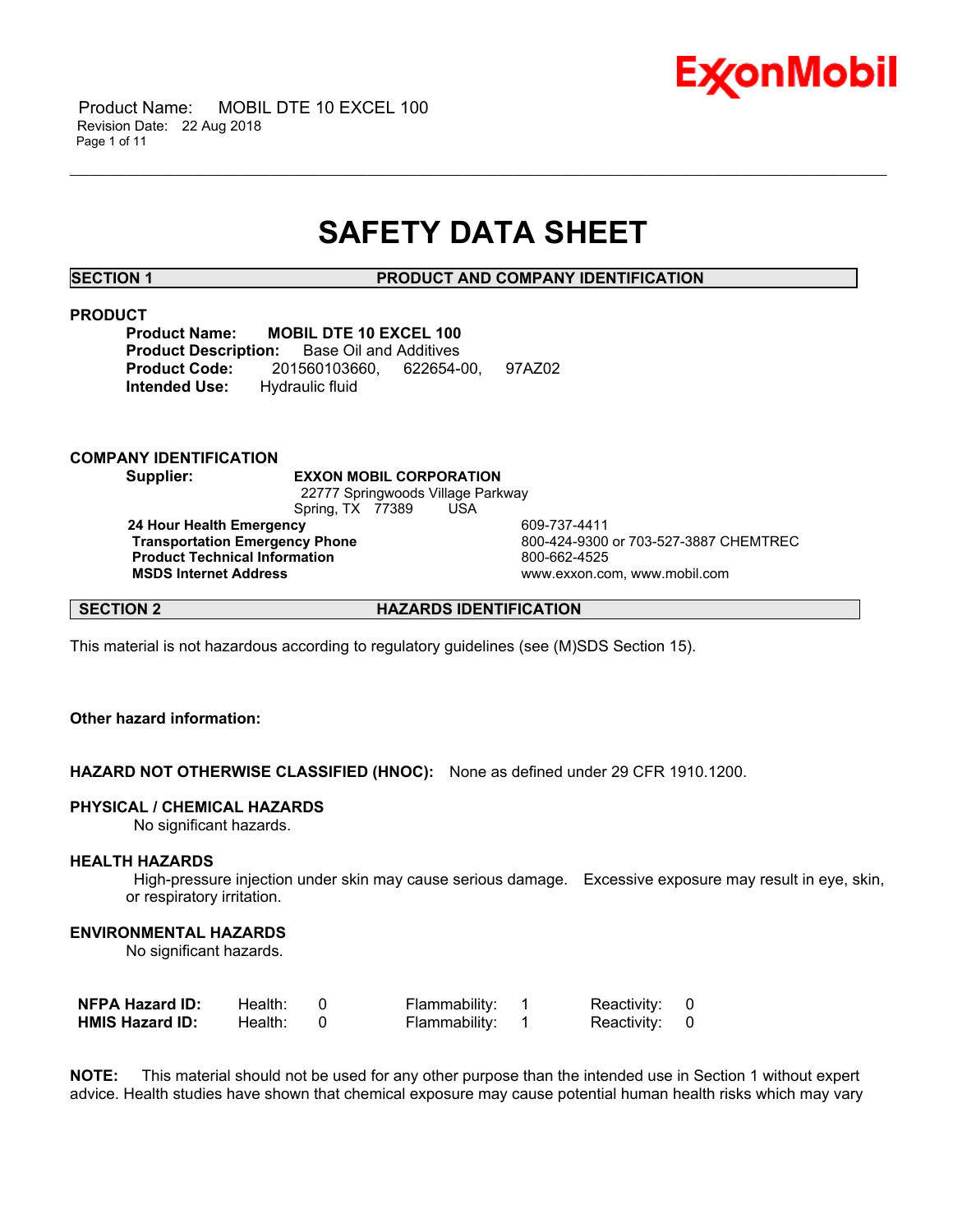

 Product Name: MOBIL DTE 10 EXCEL 100 Revision Date: 22 Aug 2018 Page 2 of 11

from person to person.

## **SECTION 3 COMPOSITION / INFORMATION ON INGREDIENTS**

\_\_\_\_\_\_\_\_\_\_\_\_\_\_\_\_\_\_\_\_\_\_\_\_\_\_\_\_\_\_\_\_\_\_\_\_\_\_\_\_\_\_\_\_\_\_\_\_\_\_\_\_\_\_\_\_\_\_\_\_\_\_\_\_\_\_\_\_\_\_\_\_\_\_\_\_\_\_\_\_\_\_\_\_\_\_\_\_\_\_\_\_\_\_\_\_\_\_\_\_\_\_\_\_\_\_\_\_\_\_\_\_\_\_\_\_\_\_

This material is defined as a mixture.

## **Hazardous Substance(s) or Complex Substance(s) required for disclosure**

| <b>Name</b>                                | CAS#       |                | <b>GHS Hazard Codes</b> |
|--------------------------------------------|------------|----------------|-------------------------|
|                                            |            | Concentration* |                         |
| 2.6-DI-TERT-BUTYLPHENOL                    | 128-39-2   | $0.1 - 5.1\%$  | H315, H400(M factor 1), |
|                                            |            |                | $H410(M$ factor 1)      |
| <b>ALKYL DITHIOPHOSPHATE</b>               | 108464     | $0.1 - 5.1\%$  | H319(2A), H400(M factor |
|                                            |            |                | 1), H410(M factor 1)    |
| LUBRICATING OILS (PETROLEUM), HYDROTREATED | 72623-86-0 | $1 - 5\%$      | H <sub>304</sub>        |
| <b>INEUTRAL OIL-BASED</b>                  |            |                |                         |

\* All concentrations are percent by weight unless material is a gas. Gas concentrations are in percent by volume.

As per paragraph (i) of 29 CFR 1910.1200, formulation is considered a trade secret and specific chemical identity and exact percentage (concentration) of composition may have been withheld. Specific chemical identity and exact percentage composition will be provided to health professionals, employees, or designated representatives in accordance with applicable provisions of paragraph (i).

### **SECTION 4 FIRST AID MEASURES**

## **INHALATION**

Remove from further exposure. For those providing assistance, avoid exposure to yourself or others. Use adequate respiratory protection. If respiratory irritation, dizziness, nausea, or unconsciousness occurs, seek immediate medical assistance. If breathing has stopped, assist ventilation with a mechanical device or use mouth-to-mouth resuscitation.

## **SKIN CONTACT**

Wash contact areas with soap and water. If product is injected into or under the skin, or into any part of the body, regardless of the appearance of the wound or its size, the individual should be evaluated immediately by a physician as a surgical emergency. Even though initial symptoms from high pressure injection may be minimal or absent, early surgical treatment within the first few hours may significantly reduce the ultimate extent of injury.

## **EYE CONTACT**

Flush thoroughly with water. If irritation occurs, get medical assistance.

## **INGESTION**

First aid is normally not required. Seek medical attention if discomfort occurs.

## **SECTION 5 FIRE FIGHTING MEASURES**

## **EXTINGUISHING MEDIA**

**Appropriate Extinguishing Media:** Use water fog, foam, dry chemical or carbon dioxide (CO2) to extinguish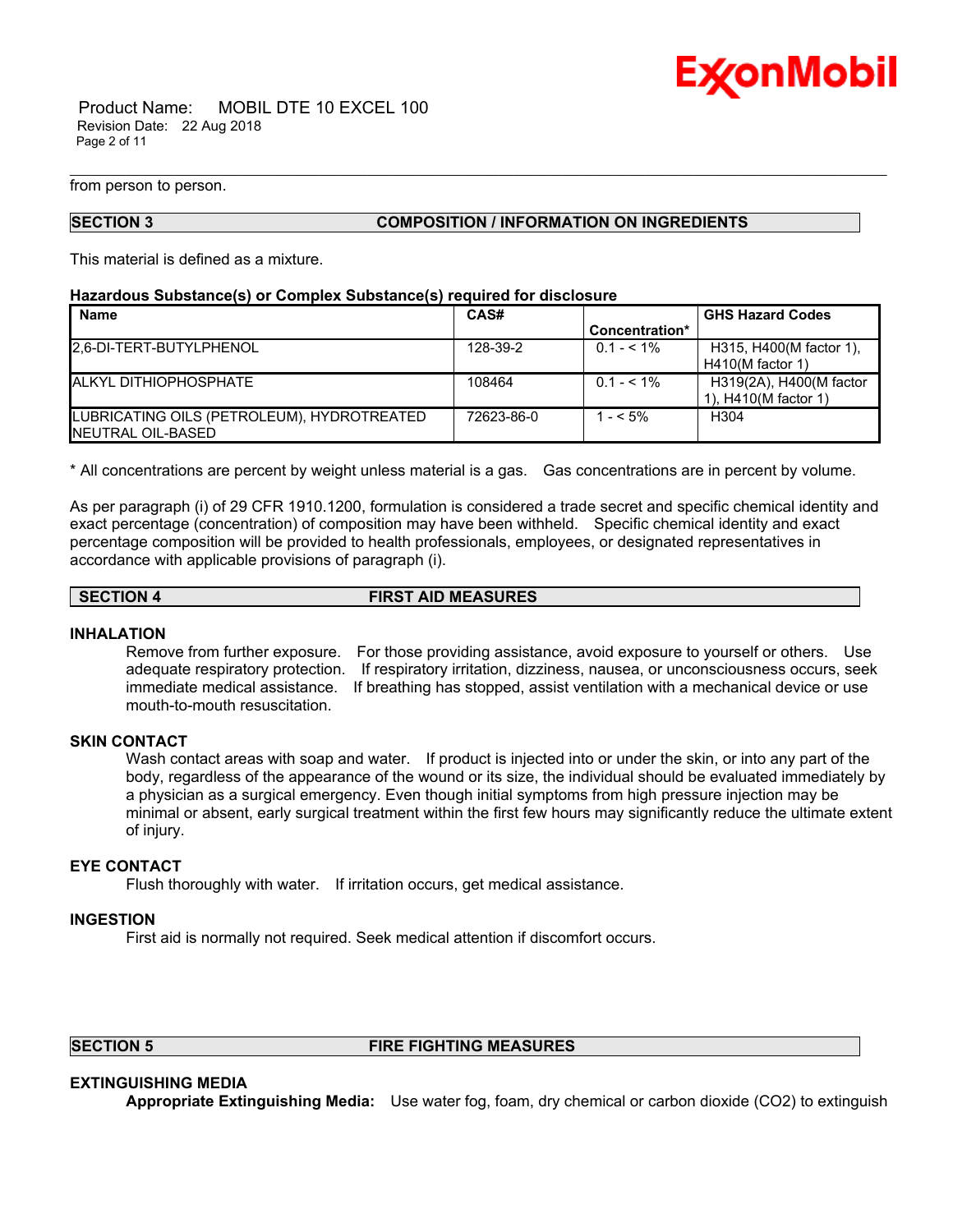

 Product Name: MOBIL DTE 10 EXCEL 100 Revision Date: 22 Aug 2018 Page 3 of 11

### flames.

## **Inappropriate Extinguishing Media:** Straight Streams of Water

## **FIRE FIGHTING**

**Fire Fighting Instructions:** Evacuate area. Prevent runoff from fire control or dilution from entering streams, sewers, or drinking water supply. Firefighters should use standard protective equipment and in enclosed spaces, self-contained breathing apparatus (SCBA). Use water spray to cool fire exposed surfaces and to protect personnel.

\_\_\_\_\_\_\_\_\_\_\_\_\_\_\_\_\_\_\_\_\_\_\_\_\_\_\_\_\_\_\_\_\_\_\_\_\_\_\_\_\_\_\_\_\_\_\_\_\_\_\_\_\_\_\_\_\_\_\_\_\_\_\_\_\_\_\_\_\_\_\_\_\_\_\_\_\_\_\_\_\_\_\_\_\_\_\_\_\_\_\_\_\_\_\_\_\_\_\_\_\_\_\_\_\_\_\_\_\_\_\_\_\_\_\_\_\_\_

**Unusual Fire Hazards:** Pressurized mists may form a flammable mixture.

**Hazardous Combustion Products:** Aldehydes, Incomplete combustion products, Oxides of carbon, Smoke, Fume, Sulfur oxides

## **FLAMMABILITY PROPERTIES**

**Flash Point [Method]:** >200°C (392°F) [ASTM D-92] **Flammable Limits (Approximate volume % in air):** LEL: 0.9 UEL: 7.0 **Autoignition Temperature:** N/D

**SECTION 6 ACCIDENTAL RELEASE MEASURES** 

## **NOTIFICATION PROCEDURES**

In the event of a spill or accidental release, notify relevant authorities in accordance with all applicable regulations. US regulations require reporting releases of this material to the environment which exceed the applicable reportable quantity or oil spills which could reach any waterway including intermittent dry creeks. The National Response Center can be reached at (800)424-8802.

## **PROTECTIVE MEASURES**

Avoid contact with spilled material. See Section 5 for fire fighting information. See the Hazard Identification Section for Significant Hazards. See Section 4 for First Aid Advice. See Section 8 for advice on the minimum requirements for personal protective equipment. Additional protective measures may be necessary, depending on the specific circumstances and/or the expert judgment of the emergency responders.

For emergency responders: Respiratory protection: respiratory protection will be necessary only in special cases, e.g., formation of mists. Half-face or full-face respirator with filter(s) for dust/organic vapor or Self Contained Breathing Apparatus (SCBA) can be used depending on the size of spill and potential level of exposure. If the exposure cannot be completely characterized or an oxygen deficient atmosphere is possible or anticipated, SCBA is recommended. Work gloves that are resistant to hydrocarbons are recommended. Gloves made of polyvinyl acetate (PVA) are not water-resistant and are not suitable for emergency use. Chemical goggles are recommended if splashes or contact with eyes is possible. Small spills: normal antistatic work clothes are usually adequate. Large spills: full body suit of chemical resistant, antistatic material is recommended.

## **SPILL MANAGEMENT**

Land Spill: Stop leak if you can do it without risk. Recover by pumping or with suitable absorbent.

**Water Spill:** Stop leak if you can do it without risk. Confine the spill immediately with booms. Warn other shipping. Remove from the surface by skimming or with suitable absorbents. Seek the advice of a specialist before using dispersants.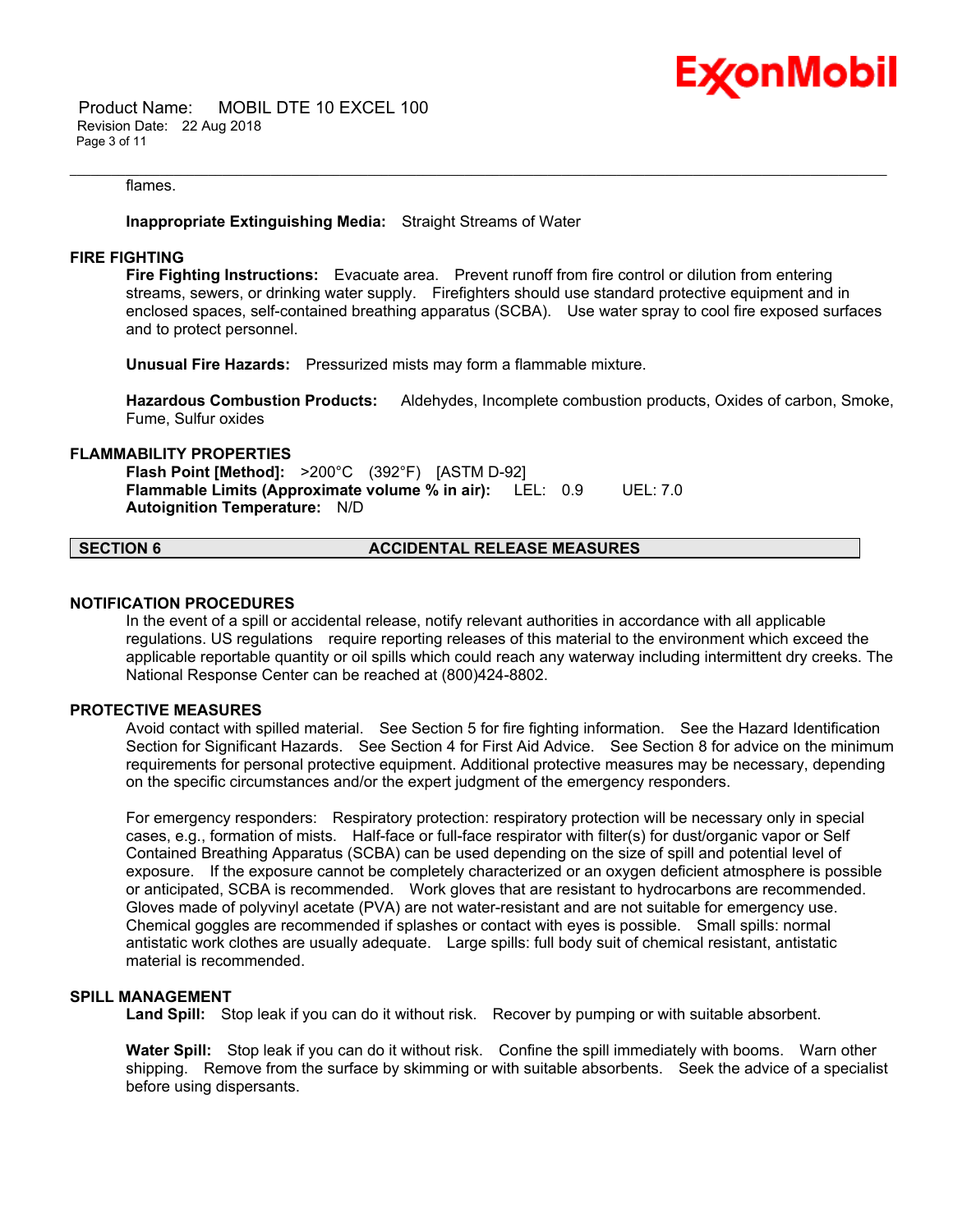

 Product Name: MOBIL DTE 10 EXCEL 100 Revision Date: 22 Aug 2018 Page 4 of 11

> Water spill and land spill recommendations are based on the most likely spill scenario for this material; however, geographic conditions, wind, temperature, (and in the case of a water spill) wave and current direction and speed may greatly influence the appropriate action to be taken. For this reason, local experts should be consulted. Note: Local regulations may prescribe or limit action to be taken.

\_\_\_\_\_\_\_\_\_\_\_\_\_\_\_\_\_\_\_\_\_\_\_\_\_\_\_\_\_\_\_\_\_\_\_\_\_\_\_\_\_\_\_\_\_\_\_\_\_\_\_\_\_\_\_\_\_\_\_\_\_\_\_\_\_\_\_\_\_\_\_\_\_\_\_\_\_\_\_\_\_\_\_\_\_\_\_\_\_\_\_\_\_\_\_\_\_\_\_\_\_\_\_\_\_\_\_\_\_\_\_\_\_\_\_\_\_\_

## **ENVIRONMENTAL PRECAUTIONS**

Large Spills: Dike far ahead of liquid spill for later recovery and disposal. Prevent entry into waterways, sewers, basements or confined areas.

## **SECTION 7 HANDLING AND STORAGE**

## **HANDLING**

 Prevent small spills and leakage to avoid slip hazard. Material can accumulate static charges which may cause an electrical spark (ignition source). When the material is handled in bulk, an electrical spark could ignite any flammable vapors from liquids or residues that may be present (e.g., during switch-loading operations). Use proper bonding and/or ground procedures. However, bonding and grounds may not eliminate the hazard from static accumulation. Consult local applicable standards for guidance. Additional references include American Petroleum Institute 2003 (Protection Against Ignitions Arising out of Static, Lightning and Stray Currents) or National Fire Protection Agency 77 (Recommended Practice on Static Electricity) or CENELEC CLC/TR 50404 (Electrostatics - Code of practice for the avoidance of hazards due to static electricity).

**Static Accumulator:** This material is a static accumulator.

## **STORAGE**

The type of container used to store the material may affect static accumulation and dissipation. Do not store in open or unlabelled containers. Keep away from incompatible materials.

## **SECTION 8 EXPOSURE CONTROLS / PERSONAL PROTECTION**

## **EXPOSURE LIMIT VALUES**

## **Exposure limits/standards (Note: Exposure limits are not additive)**

| <b>Substance Name</b>                                                      | Form                   | Limit / Standard |                  | <b>NOTE</b> | Source       |
|----------------------------------------------------------------------------|------------------------|------------------|------------------|-------------|--------------|
| LUBRICATING OILS (PETROLEUM),<br>HYDROTREATED NEUTRAL OIL-<br><b>BASED</b> | Inhalable<br>fraction. | <b>TWA</b>       | $5 \text{ mg/m}$ | N/A         | <b>ACGIH</b> |

**Exposure limits/standards for materials that can be formed when handling this product:** When mists/aerosols can occur the following are recommended:  $5 \text{ mg/m}^3$  - ACGIH TLV (inhalable fraction),  $5 \text{ mg/m}^3$  - OSHA PEL.

NOTE: Limits/standards shown for guidance only. Follow applicable regulations.

No biological limits allocated.

## **ENGINEERING CONTROLS**

The level of protection and types of controls necessary will vary depending upon potential exposure conditions. Control measures to consider: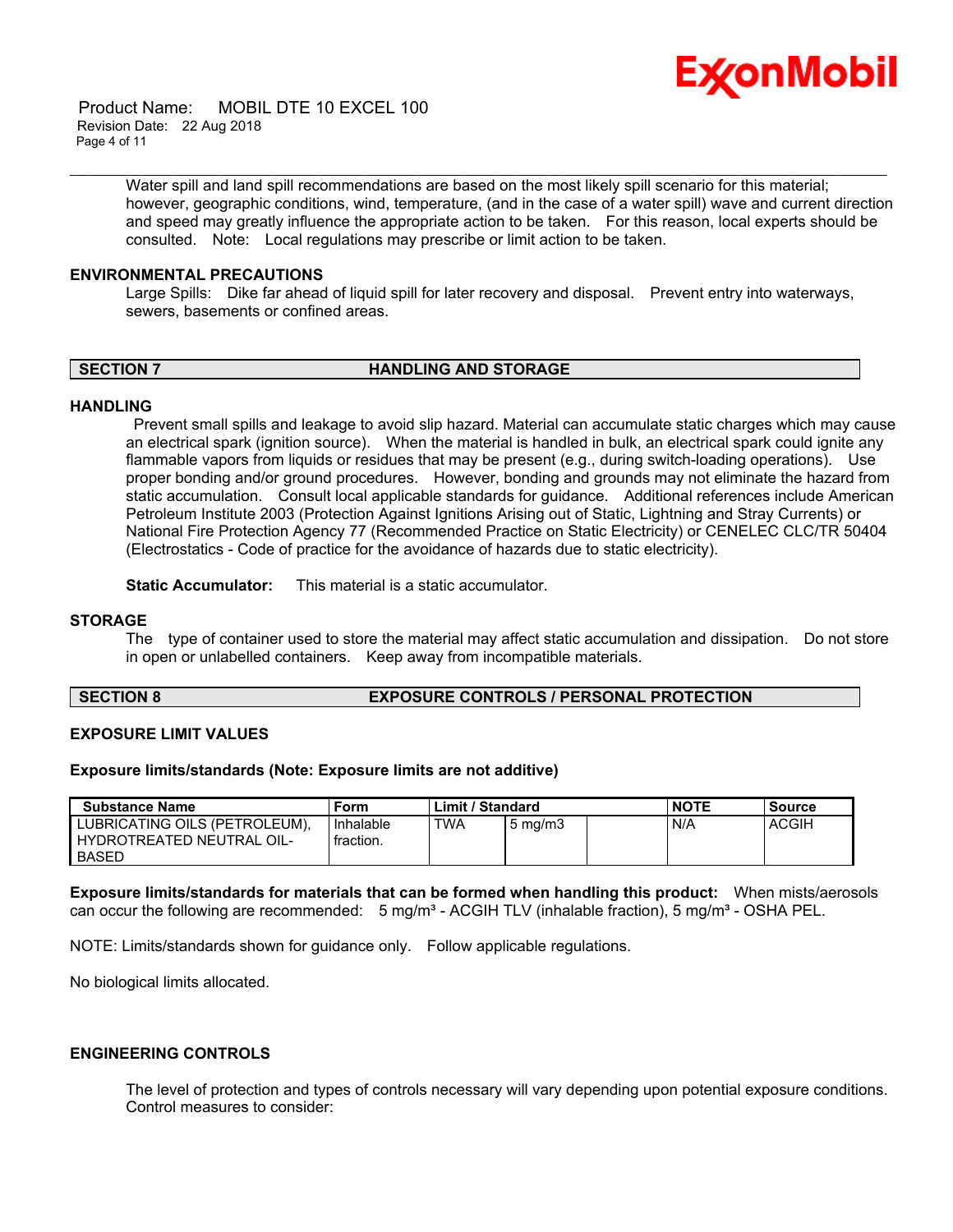

 Product Name: MOBIL DTE 10 EXCEL 100 Revision Date: 22 Aug 2018 Page 5 of 11

\_\_\_\_\_\_\_\_\_\_\_\_\_\_\_\_\_\_\_\_\_\_\_\_\_\_\_\_\_\_\_\_\_\_\_\_\_\_\_\_\_\_\_\_\_\_\_\_\_\_\_\_\_\_\_\_\_\_\_\_\_\_\_\_\_\_\_\_\_\_\_\_\_\_\_\_\_\_\_\_\_\_\_\_\_\_\_\_\_\_\_\_\_\_\_\_\_\_\_\_\_\_\_\_\_\_\_\_\_\_\_\_\_\_\_\_\_\_ No special requirements under ordinary conditions of use and with adequate ventilation.

## **PERSONAL PROTECTION**

Personal protective equipment selections vary based on potential exposure conditions such as applications, handling practices, concentration and ventilation. Information on the selection of protective equipment for use with this material, as provided below, is based upon intended, normal usage.

**Respiratory Protection:** If engineering controls do not maintain airborne contaminant concentrations at a level which is adequate to protect worker health, an approved respirator may be appropriate. Respirator selection, use, and maintenance must be in accordance with regulatory requirements, if applicable. Types of respirators to be considered for this material include:

No special requirements under ordinary conditions of use and with adequate ventilation.

For high airborne concentrations, use an approved supplied-air respirator, operated in positive pressure mode. Supplied air respirators with an escape bottle may be appropriate when oxygen levels are inadequate, gas/vapor warning properties are poor, or if air purifying filter capacity/rating may be exceeded.

**Hand Protection:** Any specific glove information provided is based on published literature and glove manufacturer data. Glove suitability and breakthrough time will differ depending on the specific use conditions. Contact the glove manufacturer for specific advice on glove selection and breakthrough times for your use conditions. Inspect and replace worn or damaged gloves. The types of gloves to be considered for this material include:

No protection is ordinarily required under normal conditions of use.

**Eye Protection:** If contact is likely, safety glasses with side shields are recommended.

**Skin and Body Protection:** Any specific clothing information provided is based on published literature or manufacturer data. The types of clothing to be considered for this material include:

 No skin protection is ordinarily required under normal conditions of use. In accordance with good industrial hygiene practices, precautions should be taken to avoid skin contact.

**Specific Hygiene Measures:** Always observe good personal hygiene measures, such as washing after handling the material and before eating, drinking, and/or smoking. Routinely wash work clothing and protective equipment to remove contaminants. Discard contaminated clothing and footwear that cannot be cleaned. Practice good housekeeping.

## **ENVIRONMENTAL CONTROLS**

 Comply with applicable environmental regulations limiting discharge to air, water and soil. Protect the environment by applying appropriate control measures to prevent or limit emissions.

## **SECTION 9 PHYSICAL AND CHEMICAL PROPERTIES**

**Note: Physical and chemical properties are provided for safety, health and environmental considerations only and may not fully represent product specifications. Contact the Supplier for additional information.**

## **GENERAL INFORMATION**

**Physical State:** Liquid **Color:** Amber **Odor:** Characteristic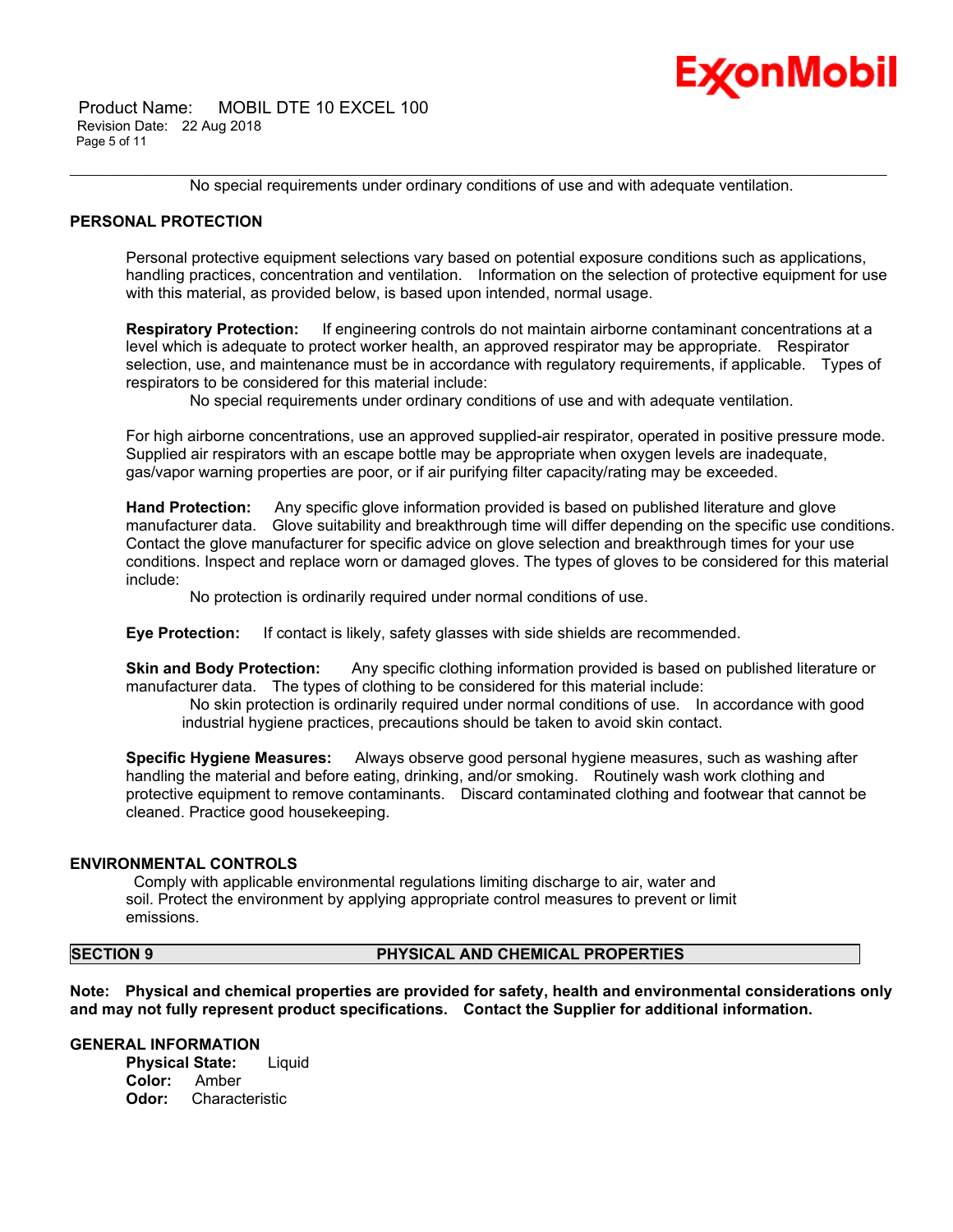

 Product Name: MOBIL DTE 10 EXCEL 100 Revision Date: 22 Aug 2018 Page 6 of 11

**Odor Threshold:** N/D

**IMPORTANT HEALTH, SAFETY, AND ENVIRONMENTAL INFORMATION Relative Density (at 15 °C):** 0.87 **Flammability (Solid, Gas):** N/A **Flash Point [Method]:** >200°C (392°F) [ASTM D-92] **Flammable Limits (Approximate volume % in air):** LEL: 0.9 UEL: 7.0 **Autoignition Temperature:** N/D **Boiling Point / Range:** > 316°C (600°F) **Decomposition Temperature:** N/D **Vapor Density (Air = 1):** > 2 at 101 kPa **Vapor Pressure:** < 0.013 kPa (0.1 mm Hg) at 20 °C **Evaporation Rate (n-butyl acetate = 1):** N/D **pH:** N/A **Log Pow (n-Octanol/Water Partition Coefficient):** > 3.5 **Solubility in Water:** Negligible **Viscosity:** 100 cSt (100 mm2/sec) at 40 °C | 12 cSt (12 mm2/sec) at 100°C **Oxidizing Properties:** See Hazards Identification Section.

## **OTHER INFORMATION**

**Freezing Point:** N/D **Melting Point:** N/A **Pour Point:** -33°C (-27°F) **DMSO Extract (mineral oil only), IP-346:** < 3 %wt

## **SECTION 10 STABILITY AND REACTIVITY**

\_\_\_\_\_\_\_\_\_\_\_\_\_\_\_\_\_\_\_\_\_\_\_\_\_\_\_\_\_\_\_\_\_\_\_\_\_\_\_\_\_\_\_\_\_\_\_\_\_\_\_\_\_\_\_\_\_\_\_\_\_\_\_\_\_\_\_\_\_\_\_\_\_\_\_\_\_\_\_\_\_\_\_\_\_\_\_\_\_\_\_\_\_\_\_\_\_\_\_\_\_\_\_\_\_\_\_\_\_\_\_\_\_\_\_\_\_\_

**REACTIVITY:** See sub-sections below.

**STABILITY:** Material is stable under normal conditions.

**CONDITIONS TO AVOID:** Excessive heat. High energy sources of ignition.

**MATERIALS TO AVOID:** Strong oxidizers

**HAZARDOUS DECOMPOSITION PRODUCTS:** Material does not decompose at ambient temperatures.

**POSSIBILITY OF HAZARDOUS REACTIONS:** Hazardous polymerization will not occur.

**SECTION 11 TOXICOLOGICAL INFORMATION**

## **INFORMATION ON TOXICOLOGICAL EFFECTS**

| <b>Hazard Class</b>                                 | <b>Conclusion / Remarks</b>                                |  |  |
|-----------------------------------------------------|------------------------------------------------------------|--|--|
| <b>Inhalation</b>                                   |                                                            |  |  |
| Acute Toxicity: No end point data for<br>Imaterial. | Minimally Toxic. Based on assessment of the components.    |  |  |
| Irritation: No end point data for material.         | Negligible hazard at ambient/normal handling temperatures. |  |  |
| <b>Ingestion</b>                                    |                                                            |  |  |
| Acute Toxicity: No end point data for<br>material.  | Minimally Toxic. Based on assessment of the components.    |  |  |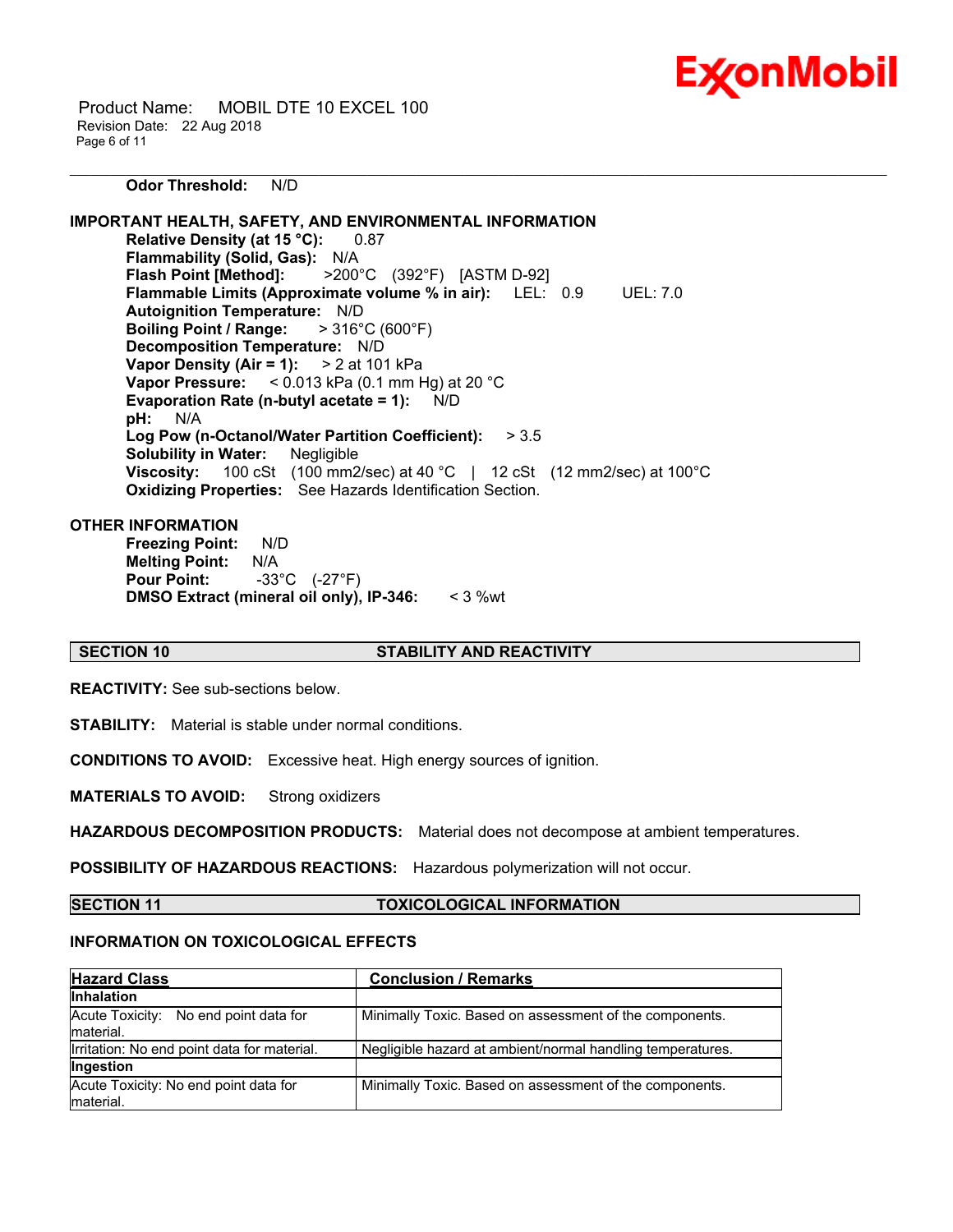# ExconMobil

 Product Name: MOBIL DTE 10 EXCEL 100 Revision Date: 22 Aug 2018 Page 7 of 11

| <b>Skin</b>                                                       |                                                                                                                   |
|-------------------------------------------------------------------|-------------------------------------------------------------------------------------------------------------------|
| Acute Toxicity: No end point data for<br>material.                | Minimally Toxic. Based on assessment of the components.                                                           |
| Skin Corrosion/Irritation: No end point data<br>lfor material.    | Negligible irritation to skin at ambient temperatures. Based on<br>assessment of the components.                  |
| Eye                                                               |                                                                                                                   |
| Serious Eye Damage/Irritation: No end point<br>data for material. | May cause mild, short-lasting discomfort to eyes. Based on<br>assessment of the components.                       |
| <b>Sensitization</b>                                              |                                                                                                                   |
| Respiratory Sensitization: No end point data<br>lfor material.    | Not expected to be a respiratory sensitizer.                                                                      |
| Skin Sensitization: No end point data for<br>material.            | Not expected to be a skin sensitizer. Based on assessment of the<br>components.                                   |
| Aspiration: Data available.                                       | Not expected to be an aspiration hazard. Based on physico-<br>chemical properties of the material.                |
| Germ Cell Mutagenicity: No end point data<br>lfor material.       | Not expected to be a germ cell mutagen. Based on assessment of<br>the components.                                 |
| Carcinogenicity: No end point data for<br>material.               | Not expected to cause cancer. Based on assessment of the<br>components.                                           |
| Reproductive Toxicity: No end point data<br>lfor material.        | Not expected to be a reproductive toxicant. Based on assessment<br>of the components.                             |
| Lactation: No end point data for material.                        | Not expected to cause harm to breast-fed children.                                                                |
| <b>Specific Target Organ Toxicity (STOT)</b>                      |                                                                                                                   |
| Single Exposure: No end point data for<br>material.               | Not expected to cause organ damage from a single exposure.                                                        |
| Repeated Exposure: No end point data for<br>material.             | Not expected to cause organ damage from prolonged or repeated<br>exposure. Based on assessment of the components. |

\_\_\_\_\_\_\_\_\_\_\_\_\_\_\_\_\_\_\_\_\_\_\_\_\_\_\_\_\_\_\_\_\_\_\_\_\_\_\_\_\_\_\_\_\_\_\_\_\_\_\_\_\_\_\_\_\_\_\_\_\_\_\_\_\_\_\_\_\_\_\_\_\_\_\_\_\_\_\_\_\_\_\_\_\_\_\_\_\_\_\_\_\_\_\_\_\_\_\_\_\_\_\_\_\_\_\_\_\_\_\_\_\_\_\_\_\_\_

## **OTHER INFORMATION**

## **Contains:**

Base oil severely refined: Not carcinogenic in animal studies. Representative material passes IP-346, Modified Ames test, and/or other screening tests. Dermal and inhalation studies showed minimal effects; lung non-specific infiltration of immune cells, oil deposition and minimal granuloma formation. Not sensitizing in test animals.

## **The following ingredients are cited on the lists below:** None.

|               | --REGULATORY LISTS SEARCHED-- |               |
|---------------|-------------------------------|---------------|
| 1 = NTP CARC  | $3 = IARC 1$                  | $5 = IARC2B$  |
| $2 = NTP$ SUS | $4 = IARC 2A$                 | 6 = OSHA CARC |

**SECTION 12 ECOLOGICAL INFORMATION** 

The information given is based on data for the material, components of the material, or for similar materials, through the application of bridging principals.

## **ECOTOXICITY**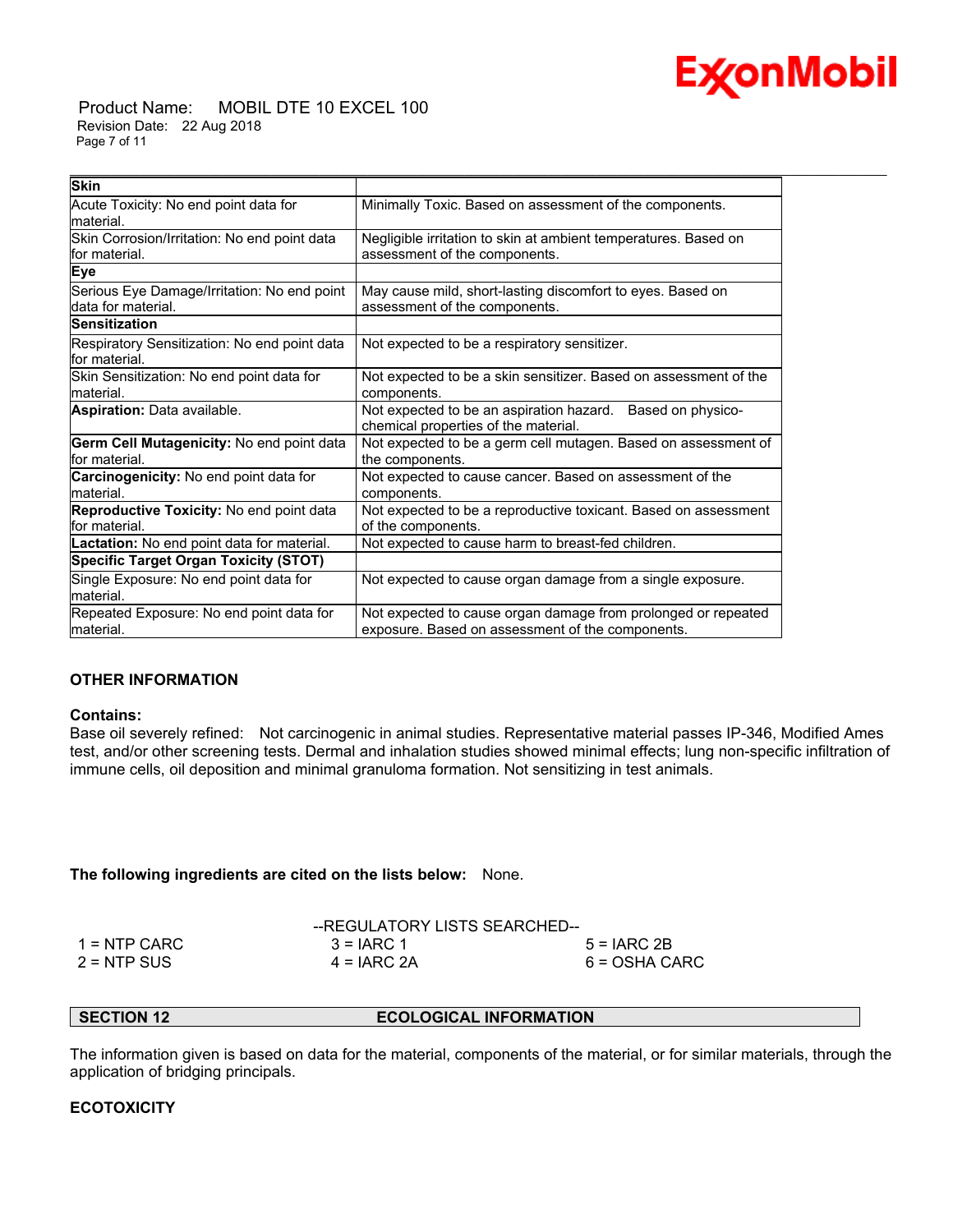## Ex⁄onMobil

 Product Name: MOBIL DTE 10 EXCEL 100 Revision Date: 22 Aug 2018 Page 8 of 11

Material -- Not expected to be harmful to aquatic organisms.

## **MOBILITY**

 Base oil component -- Low solubility and floats and is expected to migrate from water to the land. Expected to partition to sediment and wastewater solids.

\_\_\_\_\_\_\_\_\_\_\_\_\_\_\_\_\_\_\_\_\_\_\_\_\_\_\_\_\_\_\_\_\_\_\_\_\_\_\_\_\_\_\_\_\_\_\_\_\_\_\_\_\_\_\_\_\_\_\_\_\_\_\_\_\_\_\_\_\_\_\_\_\_\_\_\_\_\_\_\_\_\_\_\_\_\_\_\_\_\_\_\_\_\_\_\_\_\_\_\_\_\_\_\_\_\_\_\_\_\_\_\_\_\_\_\_\_\_

## **PERSISTENCE AND DEGRADABILITY**

## **Biodegradation:**

Base oil component -- Expected to be inherently biodegradable

## **BIOACCUMULATION POTENTIAL**

 Base oil component -- Has the potential to bioaccumulate, however metabolism or physical properties may reduce the bioconcentration or limit bioavailability.

## **OTHER ECOLOGICAL INFORMATION**

**VOC:** 0 G/L [ASTM E1868-10]

## **SECTION 13 DISPOSAL CONSIDERATIONS**

Disposal recommendations based on material as supplied. Disposal must be in accordance with current applicable laws and regulations, and material characteristics at time of disposal.

## **DISPOSAL RECOMMENDATIONS**

 Product is suitable for burning in an enclosed controlled burner for fuel value or disposal by supervised incineration at very high temperatures to prevent formation of undesirable combustion products. Protect the environment. Dispose of used oil at designated sites. Minimize skin contact. Do not mix used oils with solvents, brake fluids or coolants.

## **REGULATORY DISPOSAL INFORMATION**

 RCRA Information: The unused product, in our opinion, is not specifically listed by the EPA as a hazardous waste (40 CFR, Part 261D), nor is it formulated to contain materials which are listed as hazardous wastes. It does not exhibit the hazardous characteristics of ignitability, corrositivity or reactivity and is not formulated with contaminants as determined by the Toxicity Characteristic Leaching Procedure (TCLP). However, used product may be regulated.

**Empty Container Warning** Empty Container Warning (where applicable): Empty containers may contain residue and can be dangerous. Do not attempt to refill or clean containers without proper instructions. Empty drums should be completely drained and safely stored until appropriately reconditioned or disposed. Empty containers should be taken for recycling, recovery, or disposal through suitably qualified or licensed contractor and in accordance with governmental regulations. DO NOT PRESSURISE, CUT, WELD, BRAZE, SOLDER, DRILL, GRIND, OR EXPOSE SUCH CONTAINERS TO HEAT, FLAME, SPARKS, STATIC ELECTRICITY, OR OTHER SOURCES OF IGNITION. THEY MAY EXPLODE AND CAUSE INJURY OR DEATH.

## **SECTION 14 TRANSPORT INFORMATION**

**LAND (DOT):** Not Regulated for Land Transport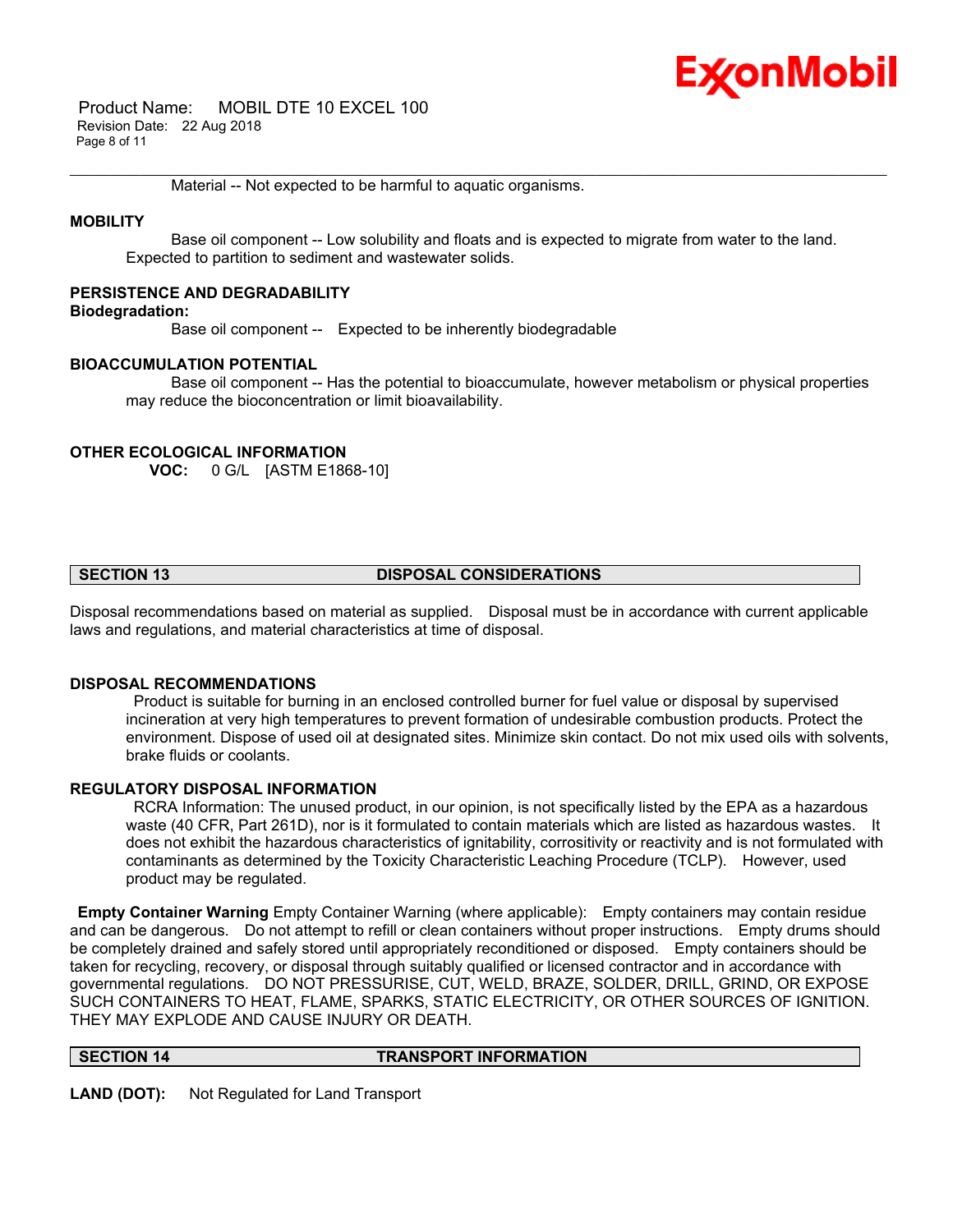

 Product Name: MOBIL DTE 10 EXCEL 100 Revision Date: 22 Aug 2018 Page 9 of 11

**LAND (TDG):** Not Regulated for Land Transport

**SEA (IMDG):** Not Regulated for Sea Transport according to IMDG-Code

**Marine Pollutant:** No

## **AIR (IATA):** Not Regulated for Air Transport

## **SECTION 15 REGULATORY INFORMATION**

**OSHA HAZARD COMMUNICATION STANDARD:** This material is not considered hazardous in accordance with OSHA HazCom 2012, 29 CFR 1910.1200.

\_\_\_\_\_\_\_\_\_\_\_\_\_\_\_\_\_\_\_\_\_\_\_\_\_\_\_\_\_\_\_\_\_\_\_\_\_\_\_\_\_\_\_\_\_\_\_\_\_\_\_\_\_\_\_\_\_\_\_\_\_\_\_\_\_\_\_\_\_\_\_\_\_\_\_\_\_\_\_\_\_\_\_\_\_\_\_\_\_\_\_\_\_\_\_\_\_\_\_\_\_\_\_\_\_\_\_\_\_\_\_\_\_\_\_\_\_\_

**Listed or exempt from listing/notification on the following chemical inventories:** AICS, ENCS, KECI, PICCS, TCSI, TSCA

## **Special Cases:**

| Inventory           | <b>Status</b>                |
|---------------------|------------------------------|
| <b>IFCSC</b><br>טסט | <b>Restrictions</b><br>Apply |
| <b>NDSL</b>         | <b>Restrictions Apply</b>    |

**SARA 302:** No chemicals in this material are subject to the reporting requirements of SARA Title III, Section 302

**SARA (311/312) REPORTABLE GHS HAZARD CLASSES:** None.

**SARA (313) TOXIC RELEASE INVENTORY:** This material contains no chemicals subject to the supplier notification requirements of the SARA 313 Toxic Release Program.

## **The following ingredients are cited on the lists below:**

| <b>Chemical Name</b>          | <b>CAS Number</b> | <b>List Citations</b> |
|-------------------------------|-------------------|-----------------------|
| <b>ILUBRICATING OILS</b>      | 72623-86-0        |                       |
| ((PETROLEUM),                 |                   |                       |
| HYDROTREATED NEUTRAL OIL-     |                   |                       |
| <b>BASED</b>                  |                   |                       |
| <b>ISEVERELY HYDROTREATED</b> | 64742-54-7        | 17, 18, 19            |
| <b>HEAVY PARAFFINIC</b>       |                   |                       |
| <b>IDISTILLATE</b>            |                   |                       |

--REGULATORY LISTS SEARCHED--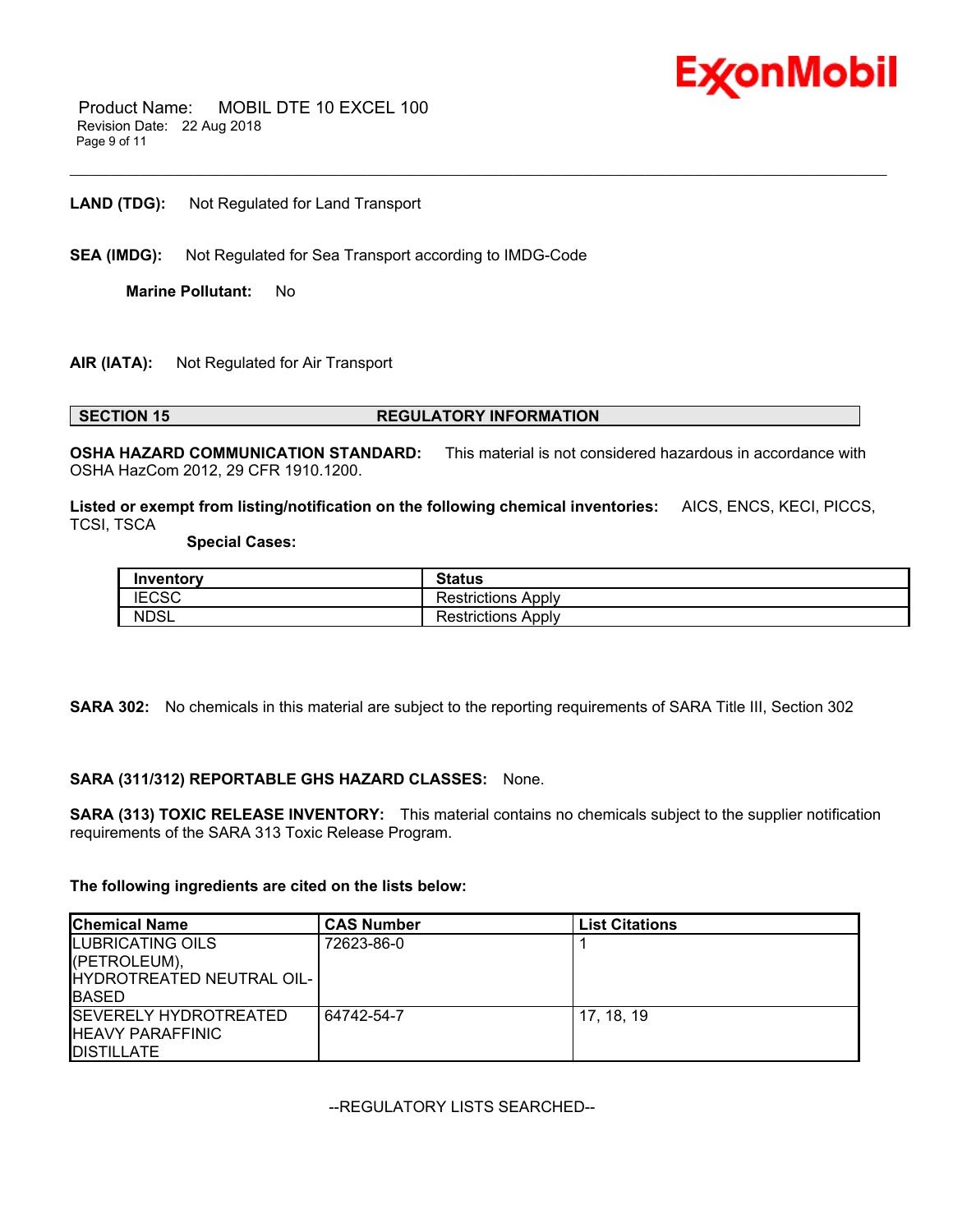

 Product Name: MOBIL DTE 10 EXCEL 100 Revision Date: 22 Aug 2018 Page 10 of 11

| $1 = ACGIH ALL$ | $6 = TSCA$ 5a2     | $11 = CA$ P65 REPRO | $16 = MN$ RTK |  |
|-----------------|--------------------|---------------------|---------------|--|
| $2 = ACGIH A1$  | $7 = TSCA5e$       | $12 = CA$ RTK       | $17 = NJ RTK$ |  |
| $3 = ACGIH A2$  | $8 = TSCA6$        | $13 = IL$ RTK       | $18 = PA RTK$ |  |
| $4 = OSHA Z$    | $9 = TSCA 12b$     | $14 = LA RTK$       | 19 = RI RTK   |  |
| $5 = TSCA4$     | $10$ = CA P65 CARC | $15 = M1293$        |               |  |

Code key: CARC=Carcinogen; REPRO=Reproductive

| <b>SECTION 16</b> | <b>OTHER INFORMATION</b> |
|-------------------|--------------------------|
|                   |                          |

 $N/D$  = Not determined,  $N/A$  = Not applicable

## **KEY TO THE H-CODES CONTAINED IN SECTION 3 OF THIS DOCUMENT (for information only):**

H304: May be fatal if swallowed and enters airways; Aspiration, Cat 1

H315: Causes skin irritation; Skin Corr/Irritation, Cat 2

H319(2A): Causes serious eye irritation; Serious Eye Damage/Irr, Cat 2A

H400: Very toxic to aquatic life; Acute Env Tox, Cat 1

H410: Very toxic to aquatic life with long lasting effects; Chronic Env Tox, Cat 1

## **THIS SAFETY DATA SHEET CONTAINS THE FOLLOWING REVISIONS:**

Composition: Component Table information was modified.

Section 01: Company Mailing Address information was modified.

Section 08: Exposure Limits Table information was added.

Section 09: Boiling Point C(F) information was modified.

Section 09: Flash Point C(F) information was modified.

Section 09: n-Octanol/Water Partition Coefficient information was modified.

Section 09: Vapor Pressure information was deleted.

Section 12: information was modified.

Section 15: List Citations Table information was added.

Section 15: National Chemical Inventory Listing information was modified.

Section 15: SARA (311/312) REPORTABLE GHS HAZARD CLASSES information was added.

Section 15: SARA (311/312) REPORTABLE HAZARD CATEGORIES information was deleted.

Section 15: Special Cases Table information was modified.

Section 16: HCode Key information was modified.

The information and recommendations contained herein are, to the best of ExxonMobil's knowledge and belief, accurate and reliable as of the date issued. You can contact ExxonMobil to insure that this document is the most current available from ExxonMobil. The information and recommendations are offered for the user's consideration and examination. It is the user's responsibility to satisfy itself that the product is suitable for the intended use. If buyer repackages this product, it is the user's responsibility to insure proper health, safety and other necessary information is included with and/or on the container. Appropriate warnings and safe-handling procedures should be provided to handlers and users. Alteration of this document is strictly prohibited. Except to the extent required by law, republication or retransmission of this document, in whole or in part, is not permitted. The term, "ExxonMobil" is used for convenience, and may include any one or more of ExxonMobil Chemical Company, Exxon Mobil Corporation, or any affiliates in which they directly or indirectly hold any interest.

-----------------------------------------------------------------------------------------------------------------------------------------------------

-----------------------------------------------------------------------------------------------------------------------------------------------------

Internal Use Only